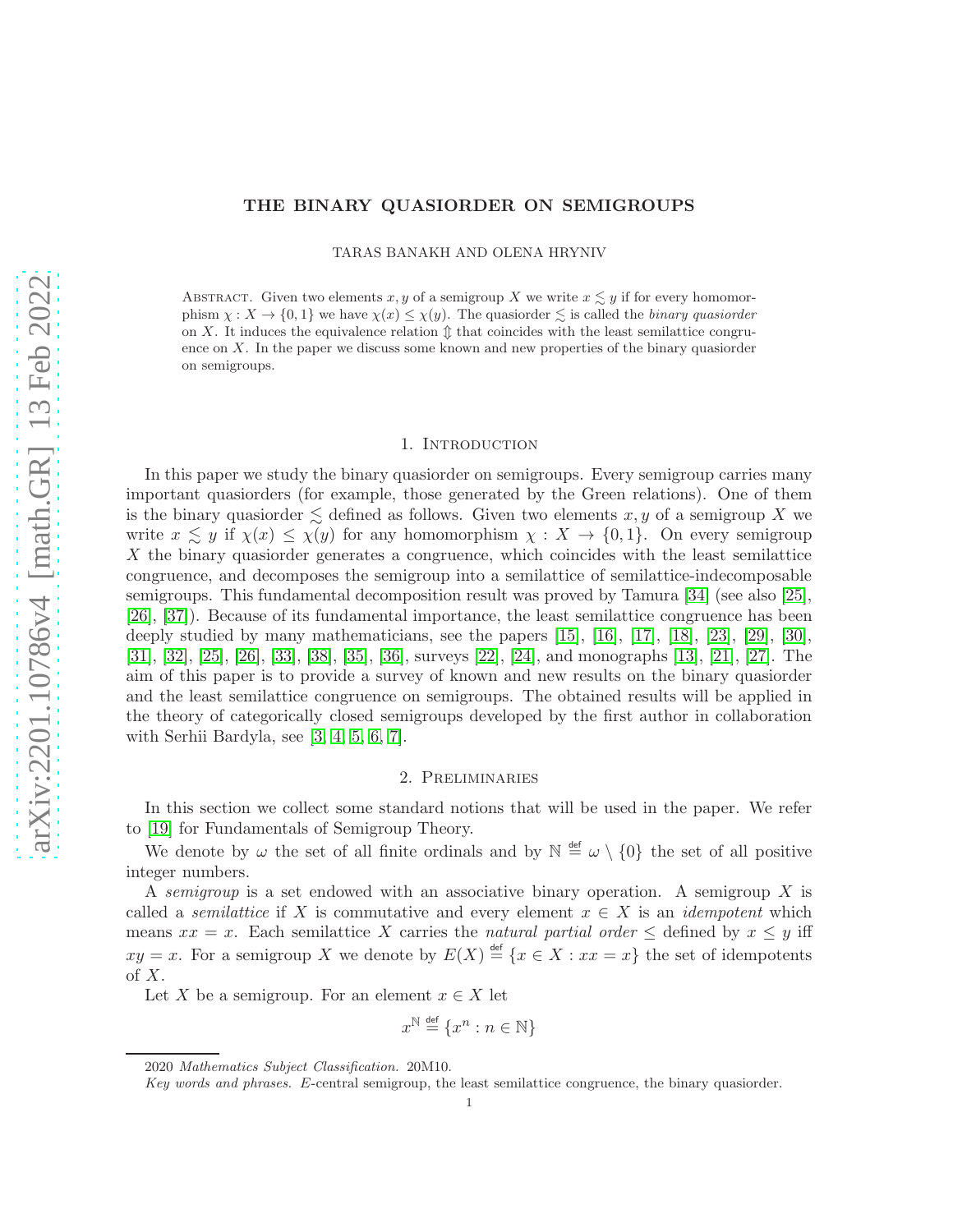be the monogenic subsemigroup of X, generated by the element x. For two subsets  $A, B \subseteq X$ , let  $AB \stackrel{\text{def}}{=} \{ab : a \in A, b \in B\}$  be the product of  $A, B$  in X.

For an element  $a$  of a semigroup  $X$ , the set

$$
H_a = \{ x \in X : (xX^1 = aX^1) \land (X^1x = X^1a) \}
$$

is called the *H-class* of a. Here  $X^1 = X \cup \{1\}$  where 1 is an element such that  $1x = x = x1$  for all  $x \in X^1$ . By Corollary 2.2.6 [\[19\]](#page-8-22), for every idempotent  $e \in E(X)$  its  $\mathcal{H}$ -class  $H_e$  coincides with the maximal subgroup of  $X$ , containing the idempotent  $e$ .

#### 3. The binary quasiorder

In this section we discuss the binary quasiorder on a semigroup and its relation to the least semilattice congruence.

Let 2 denote the set  $\{0,1\}$  endowed with the operation of multiplication inherited from the ring Z. It is clear that <sup>2</sup> is a two-element semilattice, so it carries the natural partial order, which coincides with the linear order inherited from  $\mathbb{Z}$ .

For elements x, y of a semigroup X we write  $x \lesssim y$  if  $\chi(x) \leq \chi(y)$  for every homomorphism  $\chi: X \to 2$ . It is clear that  $\lesssim$  is a quasiorder on X. This quasiorder will be referred to as *the binary quasiorder* on X. The obvious order properties of the semilattice <sup>2</sup> imply the following (obvious) properties of the binary quasiorder on X.

<span id="page-1-0"></span>**Proposition 3.1.** For any semigroup X and any elements  $x, y, a \in X$ , the following state*ments hold:*

- (1) *if*  $x \leq y$ *, then*  $ax \leq ay$  *and*  $xa \leq ya$ *;*
- $(2)$   $xy \lesssim yx \lesssim xy;$
- (3)  $x \lesssim x^2 \lesssim x$ ;
- (4)  $xy \leq x$  and  $xy \leq y$ .

For an element a of a semigroup X and subset  $A \subseteq X$ , consider the following sets:

$$
\mathcal{D}a \stackrel{\text{def}}{=} \{x \in X : a \lesssim x\}, \quad \mathcal{D}a \stackrel{\text{def}}{=} \{x \in X : x \lesssim a\}, \quad \text{and} \quad \mathcal{D}a \stackrel{\text{def}}{=} \{x \in X : a \lesssim x \lesssim a\},
$$

called the *upper* <sup>2</sup>*-class*, *lower* <sup>2</sup>*-class* and the <sup>2</sup>*-class* of x, respectively. Proposition [3.1](#page-1-0) implies that those three classes are subsemigroups of X.

For two elements  $x, y \in X$  we write  $x \oplus y$  iff  $\lim_{x \to x} x = \lim_{x \to x} x = \lim_{x \to x} y$  for any homomorphism  $\chi: X \to 2$ . Proposition [3.1](#page-1-0) implies that  $\mathcal{D}$  is a congruence on X.

We recall that a *congruence* on a semigroup X is an equivalence relation  $\approx$  on X such that for any elements  $x \approx y$  of X and any  $a \in X$  we have  $ax \approx ay$  and  $xa \approx ya$ . For any congruence  $\approx$  on a semigroup X, the quotient set  $X/\approx$  has a unique semigroup structure such that the quotient map  $X \to X/\approx$  is a semigroup homomorphism. The semigroup  $X/\approx$ is called the *quotient semigroup* of X by the congruence  $\approx$ .

A congruence  $\approx$  on a semigroup X is called a *semilattice congruence* if the quotient semigroup  $X/\approx$  is a semilattice. Proposition [3.1](#page-1-0) implies that  $\hat{\mathbb{I}}$  is a semilattice congruence on X. The intersection of all semilattice congruences on a semigroup  $X$  is a semilattice congruence called the *least semilattice congruence*, denoted by  $\eta$  in [\[19\]](#page-8-22), [\[20\]](#page-8-23) (by  $\xi$  in [\[35\]](#page-8-15), [\[22\]](#page-8-17), and by  $\rho_0$ in [\[13\]](#page-8-19)). The minimality of  $\eta$  implies that  $\eta \subseteq \hat{\psi}$ . The inverse inclusion  $\hat{\psi} \subseteq \eta$  will be deduced from the following (probably known) theorem on extensions of <sup>2</sup>-valued homomorphisms.

<span id="page-1-1"></span>**Theorem 3.2.** Let  $\pi$  :  $X \to Y$  be a surjective homomorphism from a semigroup X to a *semilattice* Y. For every subsemilattice  $S \subseteq Y$  and homomorphism  $f : \pi^{-1}[S] \to \mathcal{D}$  there *exists a homomorphism*  $F: X \to 2$  *such that*  $F \upharpoonright_{\pi^{-1}[S]} = f$ .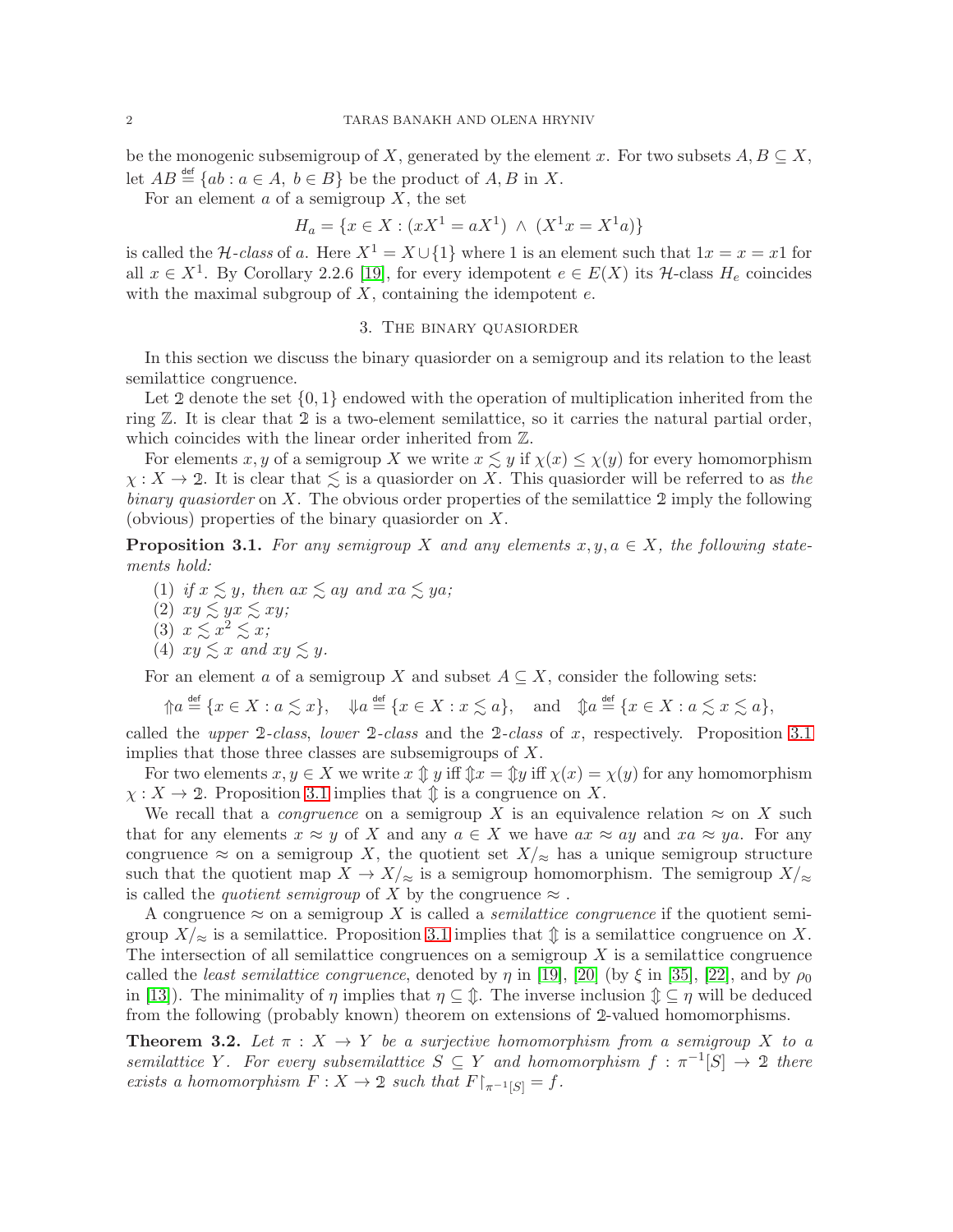*Proof.* We claim that the function  $F: X \to 2$  defined by

$$
F(x) = \begin{cases} 1 & \text{if } \exists z \in \pi^{-1}[S] \text{ such that } \pi(xz) \in S \text{ and } f(xz) = 1; \\ 0 & \text{otherwise}; \end{cases}
$$

is a required homomorphism extending  $f$ .

To see that F extends f, take any  $x \in \pi^{-1}[S]$ . If  $f(x) = 1$ , then for  $z = x$  we have  $\pi(xz) = \pi(x)\pi(z) = \pi(x)\pi(x) = \pi(x) \in S$  and  $f(xz) = f(x)f(z) = f(x)f(x) = 1$  and hence  $F(x) = 1 = f(x)$ . If  $F(x) = 1$ , then there exists  $z \in \pi^{-1}[S]$  such that  $\pi(xz) \in S$  and  $f(x)f(z) = f(xz) = 1$ , which implies that  $f(x) = 1$ . Therefore,  $F(x) = 1$  if and only if  $f(x) = 1$ . Since 2 has only two elements, this implies that  $f = F\vert_{\pi^{-1}[S]}$ .

To show that F is a homomorphism, fix any elements  $x_1, x_2 \in X$ . We should prove that  $F(x_1x_2) = F(x_1)F(x_2).$ 

First assume that  $F(x_1x_2) = 0$ . If  $F(x_1)$  or  $F(x_2)$  equals 0, then  $F(x_1)F(x_2) = 0$  and we are done. So, assume that  $F(x_1) = 1 = F(x_2)$ . Then the definition of F yields elements  $z_1, z_2 \in \pi^{-1}[S]$  such that  $\pi(x_iz_i) \in S$  and  $f(x_iz_i) = 1$  for every  $i \in \{1,2\}$ . Now consider the element  $z = z_1 z_2 \in \pi^{-1}[S]$  and observe that

$$
\pi(x_1x_2z) = \pi(x_1x_2z_1z_2) = \pi(x_1)\pi(x_2)\pi(z_1)\pi(z_2) = \pi(x_1z_1)\pi(x_2z_2) \in S
$$

and  $f(z) = f(z_1z_2) = f(z_1)f(z_2) = 1 \cdot 1 = 1$  and hence  $F(x_1x_2) = 1$  by the definition of F. By this contradicts our assumption.

Next, assume that  $F(x_1x_2) = 1$ . Then there exists  $z \in \pi^{-1}[S]$  such that  $\pi(x_1x_2z) \in S$ and  $f(x_1x_2z) = 1$ . Let  $z' = x_1x_2z \in \pi^{-1}[S]$  and observe that for every  $i \in \{1,2\}$  we have  $\pi(x_i z') = \pi(x_i)\pi(x_1)\pi(x_2)\pi(z) = \pi(x_1)\pi(x_2)\pi(z) = \pi(x_1x_2z) \in S$ . It follows from  $1 = f(x_1x_2z) = f(x_1)f(x_2)f(z) = f(x_i)f(x_1)f(x_2)f(z)$  that  $f(x_i) = 1 = f(z')$  and hence  $F(x_i) = 1$ . Then  $F(x_1)F(x_2) = 1 = F(x_1x_2)$ , which completes the proof.

<span id="page-2-0"></span>**Corollary 3.3.** Any homomorphism  $f : S \to \mathcal{D}$  defined on a subsemilattice S of a semilattice X can be extended to a homomorphism  $F: X \to 2$ .

*Proof.* Apply Theorem [3.2](#page-1-1) to the identity homomorphism  $\pi : X \to X$ .

Corollary [3.3](#page-2-0) implies the following important fact, first noticed by Petrich [\[25\]](#page-8-1), [\[26\]](#page-8-2) and Tamura [\[35\]](#page-8-15).

**Theorem 3.4.** The congruence  $\mathcal{D}$  on any semigroup X coincides with the least semilattice *congruence on* X*.*

*Proof.* Let  $\eta$  be the least semilattice congruence on X and  $\eta(\cdot) : X \to X/\eta$  be the quotient homomorphism assigning to each element  $x \in X$  its equivalence class  $\eta(x) \in X/\eta$ . We need to prove that  $\eta(x) = \hat{\mathbb{I}}x$  for all  $x \in X$ . Taking into account that  $\hat{\mathbb{I}}$  is a semilattice congruence and  $\eta$  is the least semilattice congruence on X, we conclude that  $\eta \subseteq \mathcal{D}$  and hence  $\eta(x) \subseteq \mathcal{D}x$ for all  $x \in X$ . Assuming that  $\eta \neq \mathcal{D}$ , we can find elements  $x, y \in X$  such that  $x \mathcal{D} y$  but  $\eta(x) \neq \eta(y)$ . Consider the subsemilattice  $S = {\eta(x), \eta(y), \eta(x)\eta(y)}$  of the semilattice  $X/\eta$ . It follows from  $\eta(x) \neq \eta(y)$  that  $\eta(x)\eta(x) \neq \eta(x)$  or  $\eta(x)\eta(y) \neq \eta(y)$ . Replacing the pair x, y by the pair y, x, we can assume that  $\eta(x)\eta(y) \neq \eta(y)$ . In this case the unique function  $h : S \to \mathcal{D}$ with  $h^{-1}(1) = \{\eta(y)\}\$ is a homomorphism. By Corollary [3.3,](#page-2-0) the homomophism h can be extended to a homomorphism  $H: X/\eta \to 2$ . Then the composition  $\chi \stackrel{\text{def}}{=} H \circ \eta(\cdot) : X \to 2$ is a homomorphism such that  $\chi(x) = 0 \neq 1 = \chi(y)$ , which implies that  $\oint x \neq \oint y$ . But this contradicts the choice of the points  $x, y$ . This contradicton completes the proof of the equality  $\mathbb{D} = \eta$ .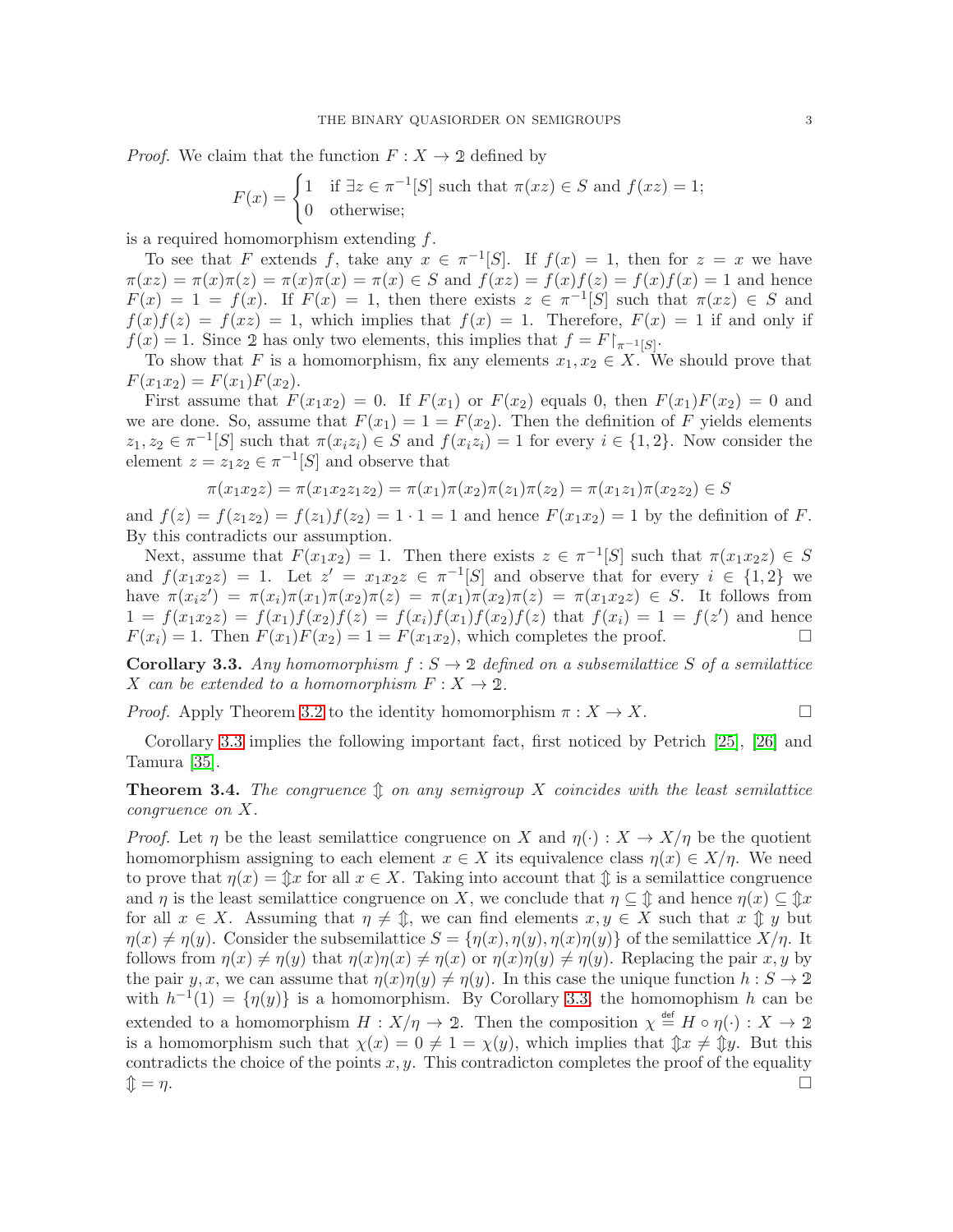A semigroup X is called 2-trivial if every homomorphism  $h: X \to 2$  is constant. Tamura [\[35\]](#page-8-15), [\[36\]](#page-8-16) calls <sup>2</sup>-trivial semigroups *semilattice-indecomposable* (or briefy s*-indecomposable*) semigroups.

Theorem [3.2](#page-1-1) implies the following fundamental fact first proved by Tamura [\[34\]](#page-8-0) and then reproved by another method in [\[37\]](#page-8-3), see also [\[25\]](#page-8-1), [\[26\]](#page-8-2).

<span id="page-3-1"></span>**Theorem 3.5** (Tamura). For every element x of a semigroup X its 2-class  $\hat{\mathbb{I}}$ x is a 2-trivial *semigroup.*

Now we provide an inner description of the binary quasiorder via prime (co)ideals, following the approach of Petrich [\[26\]](#page-8-2) and Tamura [\[35\]](#page-8-15).

A subset  $I$  of a semigroup  $X$  is called

- an *ideal* in X if  $(IX) \cup (XI) \subseteq I$ ;
- a *prime ideal* if I is an ideal such that  $X \setminus I$  is a subsemigroup of X;
- a (*prime*) *coideal* if the complement  $X \setminus I$  is a (prime) ideal in X.

According to this definition, the sets  $\emptyset$  and X are prime (co)ideals in X.

Observe that a subset A of a semigroup X is a prime coideal in X if and only if its *characteristic function*

$$
\chi_A: X \to 2
$$
,  $\chi_A: x \mapsto \chi_A(x) \stackrel{\text{def}}{=} \begin{cases} 1 & \text{if } x \in A, \\ 0 & \text{otherwise,} \end{cases}$ 

is a homomorphism. This function characterization of prime coideals implies the following inner description of the <sup>2</sup>-quasiorder, first noticed by Tamura in [\[35\]](#page-8-15).

<span id="page-3-2"></span>Proposition 3.6. *For any element* x *of a semigroup* X*, its upper* <sup>2</sup>*-class* ⇑x *coincides with the smallest coideal of* X *that contains* x*.*

The following inner description of the upper <sup>2</sup>-classes is a modified version of Theorem 3.3 in [\[26\]](#page-8-2).

<span id="page-3-0"></span>**Proposition 3.7.** For any element x of a semigroup X its upper 2-class  $\hat{\uparrow}x$  is equal to the  $union\bigcup_{n\in\omega}\Uparrow_n x, where\Uparrow_0 x = \{x\} and$ 

$$
\mathcal{D}_{n+1}x \stackrel{\text{def}}{=} \{ y \in X : X^1 y X^1 \cap (\mathcal{D}_n x)^2 \neq \emptyset \}
$$

*for*  $n \in \omega$ .

*Proof.* Observe that for every  $n \in \omega$  and  $y \in \hat{\mathbb{R}}_n x$  we have  $yy \in X^1 y X^1 \cap (\hat{\mathbb{R}}_n x)^2 \neq \emptyset$  and hence  $y \in \hat{\mathbb{I}}_{n+1}x$ . Therefore,  $(\hat{\mathbb{I}}_n x)_{n \in \omega}$  is an increasing sequence of sets. Also, for every  $y, z \in \hat{\mathbb{I}}_n x$ the we have  $yz \in X^1yzX^1 \cap (\hat{\tau}_nx)^2$  and hence  $yz \in \hat{\tau}_{n+1}$ , which implies that the union  $\int_{\mathbb{R}} x \stackrel{\text{def}}{=} \bigcup_{n \in \omega} \int_{\mathbb{R}} x$  is a subsemigroup of X.

The definition of the sets  $\Uparrow_n x$  implies that the complement  $I = X \setminus \Uparrow_{\omega} x$  is an ideal in X. Then  $\int_{\mathbb{R}^n} x$  is a prime coideal in X. Taking into account that  $\int \mathbb{R}^n x$  is the smallest prime coideal containing x, we conclude that  $\Uparrow x \subseteq \Uparrow_{\omega} x$ . To prove that  $\Uparrow_{\omega} x \subseteq \Uparrow x$ , it suffices to check that  $\Uparrow_n x \subseteq \Uparrow x$  for every  $n \in \omega$ . It is trivially true for  $n = 0$ . Assume that for some  $n \in \omega$  we have already proved that  $\Uparrow_n x \subseteq \Uparrow x$ . Since  $\Uparrow x$  is a coideal in X, for any  $y \in X \setminus \Uparrow x$  we have  $\emptyset = X^1 y X^1 \cap \mathcal{U} \supseteq X^1 y X^1 \cap \mathcal{U}_n$ , which implies that  $y \notin \mathcal{U}_{n+1}$  and hence  $\mathcal{U}_{n+1} \subseteq \mathcal{U}_n$ . By the Principle of Mathematical Induction,  $\ln x \subseteq \ln x$  for all  $n \in \omega$  and hence  $\ln \omega x = \bigcup_{n \in \omega} \ln x \subseteq \ln x$ , and finally  $\int_{\omega} x = \int x$ .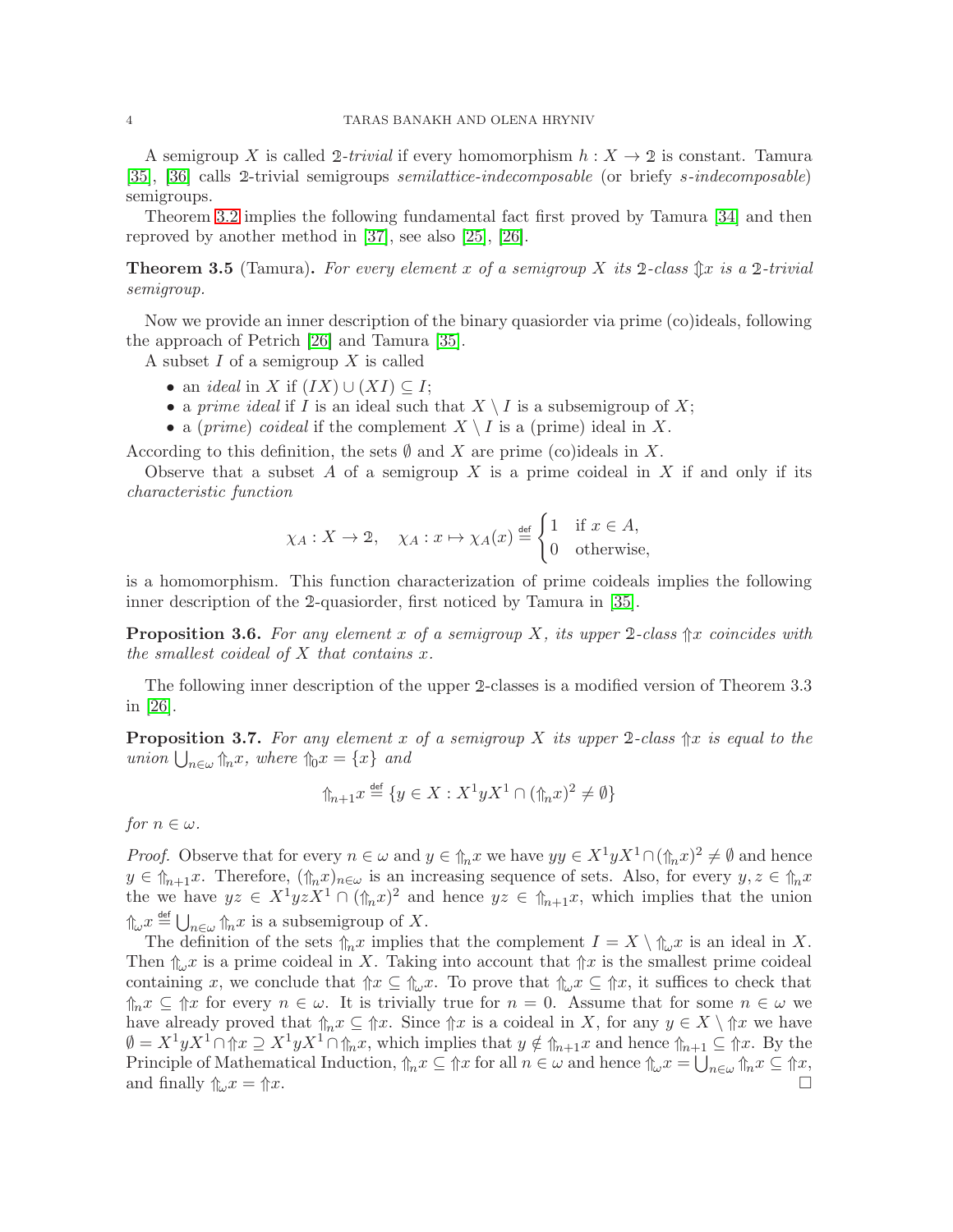For a positive integer  $n$ , let

$$
2^{< n} \stackrel{\text{def}}{=} \bigcup_{k < n} \{0, 1\}^k \quad \text{and} \quad 2^{\leq n} \stackrel{\text{def}}{=} \bigcup_{k \leq n} \{0, 1\}^k.
$$

For a sequence  $s = (s_0, \ldots, s_{n-1}) \in 2^n$  and a number  $k \in \{0, 1\}$ , let

$$
s^{\hat{}}k \stackrel{\text{def}}{=} (s_0, \dots, s_{n-1}, k) \quad \text{and} \quad k^{\hat{}}s \stackrel{\text{def}}{=} (k, s_0, \dots, s_{n-1}).
$$

The following proposition provides a constructive description of elements of the sets  $\int_{\ln} x$ appearing in Proposition [3.7.](#page-3-0)

<span id="page-4-0"></span>**Proposition 3.8.** For every  $n \in \mathbb{N}$  and every element x of a semigroup X, the set  $\hat{\eta}_n x$ *coincides with the set*  $\int_{a}^{b} x \text{ of all elements } y \in X \text{ for which there exist sequences } \{x_s\}_{s \in 2 \leq n}$ ,  ${y_s}_{s\in 2^{\leq n}} \subseteq X$  and  ${a_s}_{s\in 2^{\leq n}}$ ,  ${b_s}_{s\in 2^{\leq n}} \subseteq X^1$  satisfying the following conditions:

- $(1_n)$   $x_s = x$  *for all*  $s \in 2^n$ *;*
- $(2_n)$   $y_s = a_s x_s b_s$  *for every*  $s \in 2^{\leq n}$ *;*
- $(3_n)$   $y_s = x_{s_0} x_{s_0}$  for every  $s \in 2^{< n}$ ;
- $(4<sub>n</sub>)$   $x<sub>(</sub>) = y$  *for the unique element* () *of*  $2<sup>0</sup>$ *.*

*Proof.* This proposition will be proved by induction on n. For  $n = 1$ , we have

$$
\begin{aligned} \n\Uparrow_1 & \stackrel{\text{def}}{=} \{ y \in X : xx \in X^1 y X^1 \} = \{ y \in X : \exists a, b \in X^1 \, \text{ and } \, xx \} \\ \n&= \{ y \in X : \exists \{ x_s \}_{s \in 2 \le 1}, \{ y_s \}_{s \in 2 \le 1} \subseteq X, \, \{ a_s \}_{a \in 2 \le 1}, \{ b_s \}_{s \in 2 \le 1} \subseteq X^1, \\ \nx_{(0)} &= x_{(1)} = x, \, y_{()} = x_{(0)} x_{(1)}, \, x_{()} = y, \, y_{()} = a_{()} x_{()} b_{()} \} = \Uparrow_1 x. \n\end{aligned}
$$

Assume that for some  $n \in \mathbb{N}$  the equality  $\ln x = \ln'_n x$  has been proved. To check that  $\ln_{n+1} x \subseteq$  $\int_{n+1}^{\infty} x$ , take any  $x_0 \in \int_{n+1}^{\infty} x$ . The definition of  $\int_{n+1}^{\infty} x$  ensures that  $X^1 x_0 X^1 \cap (\int_{n}^{\infty} x)^2 \neq \emptyset$  and hence  $a_{()}x_{()}b_{()} = x_{(0)}x_{(1)}$  for some  $a_{()}, b_{()} \in X^1$  and  $x_{(0)}x_{(1)} \in \mathfrak{h}_n x = \mathfrak{h}_n' x$ . By the definition of the set  $\Uparrow'_k x$ , for every  $k \in \{0,1\}$ , there exist sequences  $\{x_{k\hat{s}}\}_{s\in 2\leq n}, \{y_{k\hat{s}}\}_{s\in 2\leq n} \subseteq X$  and  ${a_{k\hat{s}}}_{s\in 2^{\leq n}}, {b_{k\hat{s}}}_{s\in 2^{\leq n}} \subseteq X^1$  such that

- $x_{k\hat{i}} = x$  for all  $s \in 2^n$ ;
- $y_{k\hat{s}} = a_{k\hat{s}}x_{k\hat{s}}b_{k\hat{s}}$  for every  $s \in 2^{\leq n}$ ;
- $y_{k\hat{s}} = x_{k\hat{s}} \partial x_{k\hat{s}}$ <sup>1</sup> for every  $s \in 2^{.$

Then the sequences  $\{x_s\}_{s\in 2\leq n+1}$ ,  $\{x_s\}_{s\in 2\leq n+1} \subseteq X$  and  $\{a_s\}_{s\in 2\leq n+1}$ ,  $\{b_s\}_{s\in 2\leq n+1} \subseteq X^1$  witness that  $x_{()} \in \mathcal{m}'_{n+1}$ , which completes the proof of the inclusion  $\mathcal{m}_{n+1}$ ,  $x \subseteq \mathcal{m}'_{n+1}$ .

To prove that  $\int_{n+1}^{\prime} x \subseteq \int_{n+1}^{x} x$ , take any  $x_{()} \in \int_{n+1}^{\prime} x$  and by the definition of  $\int_{n+1}^{\prime} x$ , find sequences  ${x_s}_{s\in 2^{\leq n+1}}$ ,  ${x_s}_{s\in 2^{\leq n+1}} \subseteq X$  and  ${a_s}_{s\in 2^{\leq n+1}}$ ,  ${b_s}_{s\in 2^{\leq n+1}} \subseteq X^1$  satisfying the conditions  $(1_{n+1})$ – $(3_{n+1})$ . The for every  $k \in \{0,1\}$  the sequences  $\{x_{k^s}\}_{s\in 2^{\leq n}}$ ,  $\{x_{k^s}\}_{s\in 2^{\leq n}} \subseteq X$ and  $\{a_{k\hat{s}}\}_{s\in 2\leq n}, \{b_{k\hat{s}}\}_{s\in 2\leq n} \subseteq X^1$  witness that  $x_{(0)}, x_{(1)} \in \mathcal{m}'_n = \mathcal{m}_n x$  and then the equalities  $a_0x_0b_0 = y_0 = x_{(0)}x_{(1)} \in (\mathcal{L} x)^2$  imply that  $X^1x_0X^1 \cap (\mathcal{L} x)^2 \neq \emptyset$  and hence  $x_0 \in \mathcal{L} x_{(1)}$ , which completes the proof of the equality  $\Uparrow_{n+1} x = \Uparrow'_{n+1} x$ .

A semigroup X is called *duo* if  $aX = Xa$  for every  $a \in X$ . Observe that each commutative semigroup is duo.

The upper <sup>2</sup>-classes in duo semigroups have the following simpler description.

<span id="page-4-1"></span>**Theorem 3.9.** For any element  $a \in X$  of a duo semigroup X we have

$$
\Uparrow a = \{x \in X : a^{\mathbb{N}} \cap XxX \neq \emptyset\}.
$$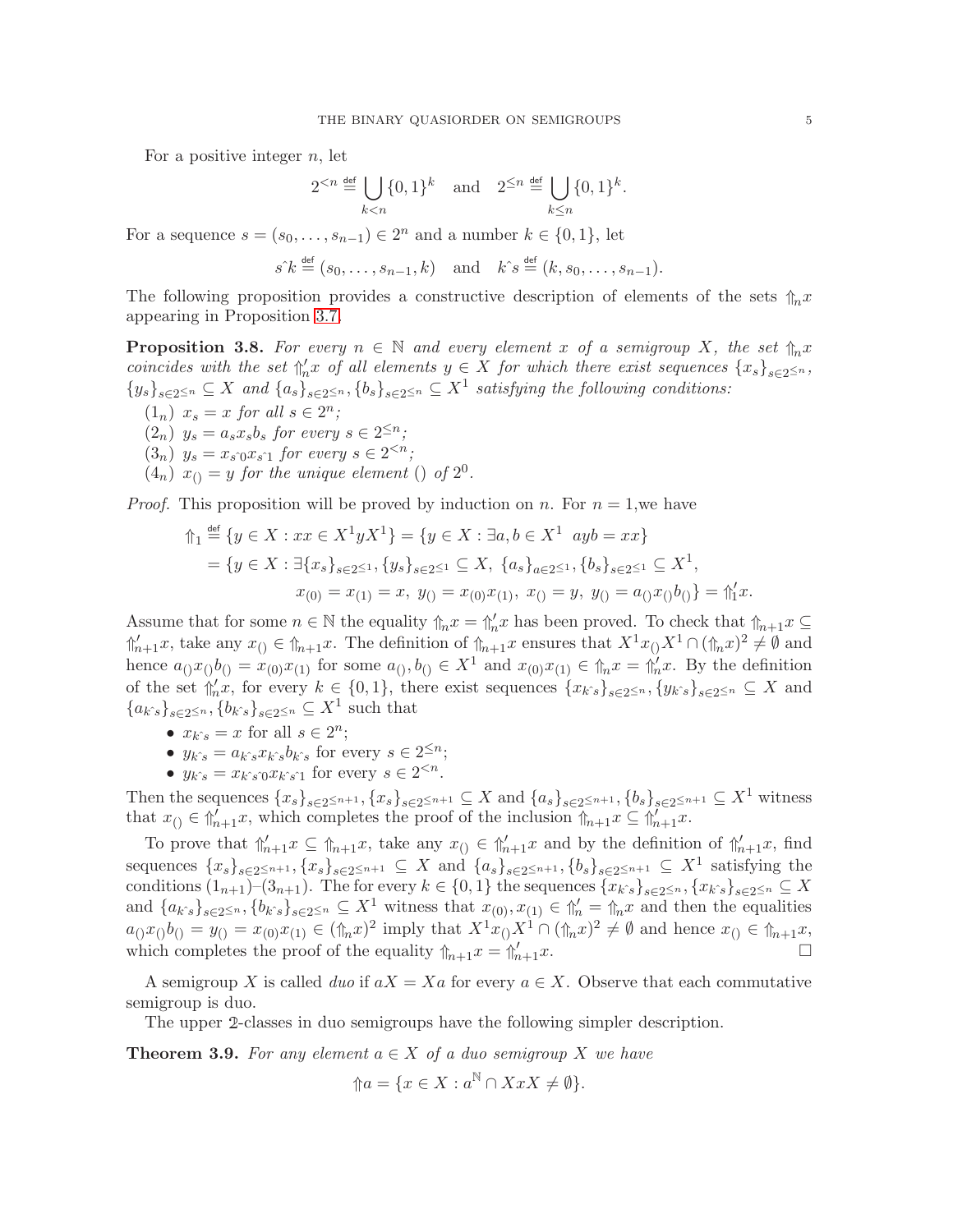*Proof.* First we prove that the set  $\frac{a^N}{X}$  $\frac{a^{\mathbb{N}}}{X} \stackrel{\text{def}}{=} \{x \in X : a^{\mathbb{N}} \cap XxX \neq \emptyset\}$  is contained in  $\Uparrow a$ . In the opposite case, we can find a point  $x \in \frac{a^N}{X}$  $\mathbb{X}^{\alpha^{\infty}}\setminus\mathbb{a}$ . Taking into account that  $\mathbb{a}$  is a coideal containing a, we conclude that  $a^{\mathbb{N}} \subseteq \mathbb{N}$  and  $\emptyset = XxX \cap \mathbb{N}$  a  $\supseteq XxX \cap a^{\mathbb{N}}$ , which contradicts the choice of the point  $x \in \frac{a^{\mathbb{N}}}{X}$  $\frac{a^{\mathbb{N}}}{X}$ . This contradiction shows that  $\frac{a^{\mathbb{N}}}{X} \subseteq \mathcal{M}$ .

Next, we prove that  $\frac{a^{\mathbb{N}}}{X}$  $\frac{a^{\cdots}}{X}$  is prime coideal. Since X is a duo semigroup, for every  $x \in X$  we have  $X^{1}x = xX^{1} = X^{1}xX^{1}$ . If  $x, y \in \frac{a^{N}}{X}$  $\frac{a^{\cdots}}{X}$ , then

$$
X^1x\cap a^{\mathbb{N}}=X^1xX^1\cap a^{\mathbb{N}}\neq\emptyset\neq X^1yX^1\cap a^{\mathbb{N}}=yX^1\cap a^{\mathbb{N}}
$$

and hence  $X^1xyX^1 \in a^{\mathbb{N}} \neq \emptyset$ , which means that  $xy \in \frac{a^{\mathbb{N}}}{X}$  $\frac{a^{\mathbb{N}}}{X}$ . Therefore,  $\frac{a^{\mathbb{N}}}{X}$  $\frac{a^{N}}{X}$  is a subsemigroup of X. The definition of  $\frac{a^N}{X}$  $\frac{a^{\mathbb{N}}}{X}$  ensures that  $X \setminus \frac{a^{\mathbb{N}}}{X}$  $\frac{a^{\mathbb{N}}}{X}$  is an ideal in X. Then  $\frac{a^{\mathbb{N}}}{X} \subseteq \mathbb{N}$  is a prime coideal in X and  $\frac{a^{\mathbb{N}}}{X} = \Uparrow a$ , by the minimality of  $\Uparrow a$ .

For viable semigroups Putcha and Weissglass [\[32\]](#page-8-12) proved the following simplification of Proposition [3.7.](#page-3-0) Following Putcha and Weissglass [\[32\]](#page-8-12), we define a semigroup X to be *viable* if for any elements  $x, y \in X$  with  $\{xy, yx\} \subseteq E(X)$ , we have  $xy = yx$ . For various equivalent conditions to the viability, see [\[2\]](#page-7-5).

<span id="page-5-0"></span>Proposition 3.10 (Putcha–Weissglass). *If* X *is a viable semigroup, then for every idempotent*  $e \in E(X)$ *we have*  $\Uparrow e = \{x \in X : e \in X^1 x X^1\}.$ 

*Proof.* We present a short proof of this theorem, for convenience of the reader. Let  $\Uparrow_1 e \stackrel{\text{def}}{=}$  ${x \in X : e \in X^1 x X^1}$ . By Proposition [3.7,](#page-3-0)  $\hat{\theta}_1 e \subseteq \hat{\theta}_1 e$ . The reverse inclusion will follow from the minimality of the prime coideal  $\|e\|$  as soon as we prove that  $\|e\|$  is a prime coideal in X. It is clear from the definition that  $\ln e$  is a coideal. So, it remains to check that  $\ln e$ is a subsemigroup. Given any elements  $x, y \in \mathcal{L}_1$  find elements  $a, b, c, d \in X^1$  such that  $axb = e = cyd$ . Then  $axbe = ee = e$  and  $(beax)(beax) = be(axbe)ax = beeax = beax$ , which means that beax is an idempotent. By the viability of X,  $axbe = e = beax$ . By analogy we can prove that  $ecyd = e = ydec$ . Then  $aeaxydex = ee = e$  and hence  $xy \in \mathcal{L}_1 e$ .

Proposition [3.10](#page-5-0) has an important corollary, proved in [\[32\]](#page-8-12).

**Corollary 3.11** (Putcha–Wiessglass). If X is a viable semigroup, then for every  $x \in X$  its  $2$ -class  $\mathcal{L}x$  *contains at most one idempotent.* 

*Proof.* To derive a contradiction, assume that the semigroup  $\mathcal{L}x$  contains two distinct idem-potents e, f. By Proposition [3.10,](#page-5-0) there are elements  $a, b, c, d \in X<sup>1</sup>$  such that  $e = afb$  and  $f = c e d$ . Observe that  $af b e = e e = e$  and  $(b e a f)(b e a f) = b e (a f b e) a f = b e a f = b e a f$  and hence af be and beaf are idempotents. The viability of X ensures that  $a f b e = b e a f$ . By analogy we can prove that  $eafb = e = efbea$ ,  $cedf = f = dfce$  and  $fced = f = edfc$ . These equalities imply that  $H_e = H_f$  and hence  $e = f$  because the group  $H_e = H_f$  contains a unique idempotent. But the equality  $e = f$  contradicts the choice of the idempotents  $e, f$ .

#### 4. The structure of <sup>2</sup>-trivial semigroups

Tamura's Theorem [3.5](#page-3-1) motivates the problem of a deeper study of the structure of <sup>2</sup> trivial semigroups. This problem has been considered in the literature, see, e.g. [\[26,](#page-8-2) §3]. Proposition [3.6](#page-3-2) implies the following simple characterization of <sup>2</sup>-trivial semigroups.

Theorem 4.1. *A semigroup* X *is* <sup>2</sup>*-trivial if and only if every nonempty prime ideal in* X *coincides with* X*.*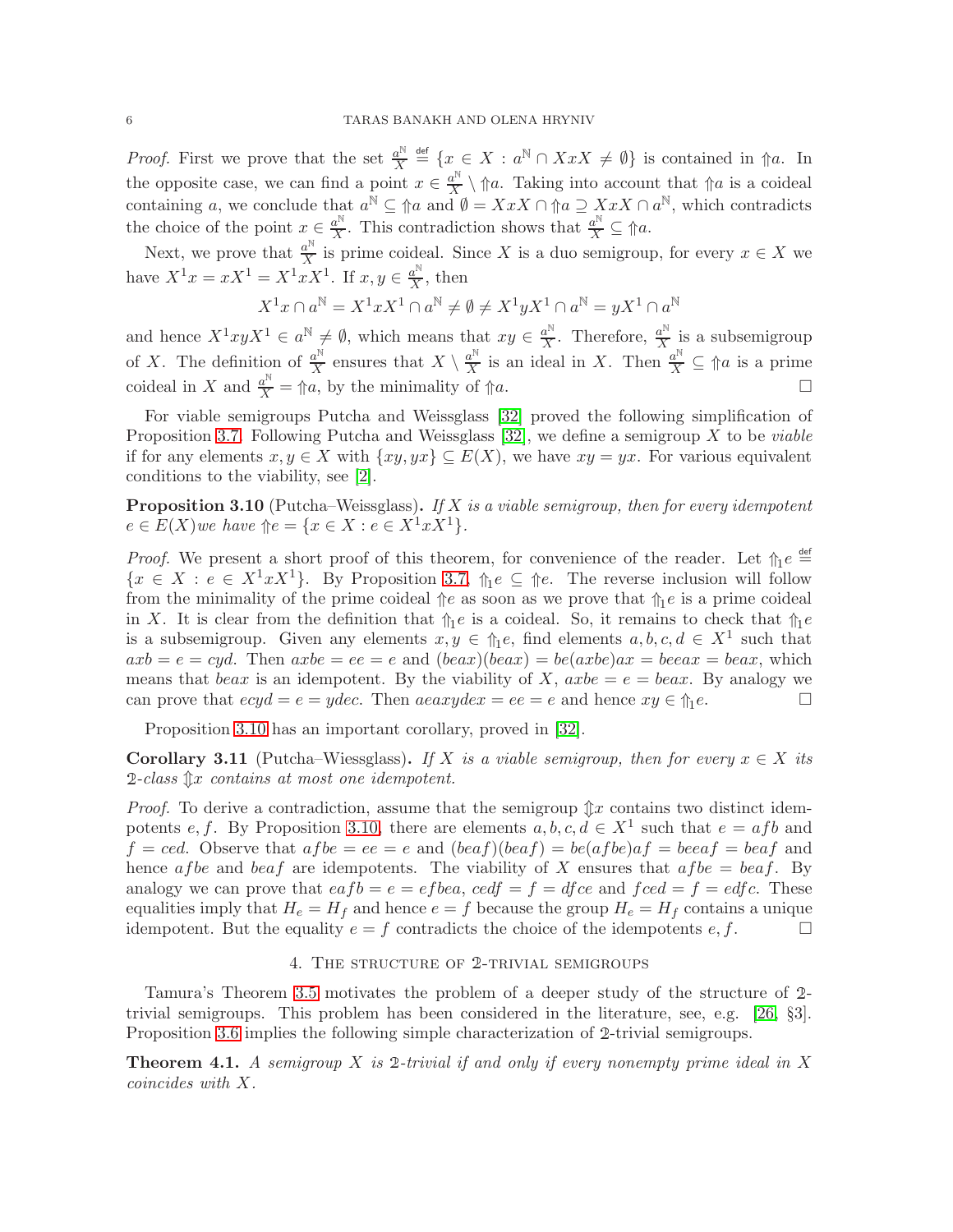Observe that a semigroup X is 2-trivial if and only if  $X = \Uparrow x$  for every  $x \in X$ . This observation and Propositions [3.7](#page-3-0) and [3.8](#page-4-0) imply the following characterization.

**Proposition 4.2.** *A semigroup* X is 2*-trivial if and only if for every*  $x, y \in X$  *there exists*  $n \in \mathbb{N}$  *and sequences*  $\{a_s\}_{s\in 2^{\leq n}}$ ,  $\{b_s\}_{s\in 2^{\leq n}} \subseteq X^1$  *and*  $\{x_s\}_{s\in 2^{\leq n}}$ ,  $\{y_s\}_{s\in 2^{\leq n}} \subseteq X$  *satisfying the following conditions:*

- (1)  $x_s = x$  *for all*  $s \in 2^n$ *;*
- (2)  $y_s = a_s x_s b_s$  *for every*  $s \in 2^{\leq n}$ *;*
- (3)  $y_s = x_{s \cap x_{s \cap x}$  for every  $s \in 2^{< n}$ ;
- (4)  $x_{()} = y$  *for the unique element* () *of*  $2^{0}$ *;*

A semigroup X is called *Archimedean* if for any elements  $x, y \in X$  there exists  $n \in \mathbb{N}$ such that  $x^n \in X y X$  for some  $a, b \in X$ . A standard example of an Archimedean semigroup is the additive semigroup  $\mathbb N$  of positive integers. For commutative semigroups the following characterization was obtained by Tamura and Kimura in [\[38\]](#page-8-14).

Theorem 4.3. *A duo semigroup* X *is* <sup>2</sup>*-trivial if and only if* X *is Archimedean.*

*Proof.* If X is 2-trivial, then by Theorem [3.9,](#page-4-1) for every  $x, y \in X$  there exists  $n \in \omega$  such that  $x^n \in XyX$ , which means that X is Archimedean.

If X is Archimedean, then for every  $\in X$ , we have

$$
\Uparrow x = \{ y \in X : x^{\mathbb{N}} \cap (XxX) \neq \emptyset \} = X,
$$

see Theorem [3.9,](#page-4-1) which means that the semigroup X is 2-trivial.

Following Tamura [\[36\]](#page-8-16), we define a semigroup X to be *unipotent* if X contains a unique idempotent.

<span id="page-6-0"></span>Theorem 4.4 (Tamura, 1982). *For the unique idempotent* e *of an unipotent* <sup>2</sup>*-trivial semigroup* X*, the maximal group* H<sup>e</sup> *of* e *in* X *is an ideal in* X*.*

*Proof.* This theorem was proved by Tamura in [\[36\]](#page-8-16). We present here an alternative (and direct) proof. To derive a contradiction, assume that  $H_e$  is not an ideal in X. Then the set  $I \stackrel{\text{def}}{=} \{x \in X : \{ex, xe\} \not\subseteq H_e\}$  is not empty. We claim that I is an ideal in X. Assuming the opposite, we could find  $x \in I$  and  $y \in X$  such that  $xy \notin I$  or  $yx \notin I$ .

If  $xy \notin I$ , then  $\{exy, xye\} \subseteq H_e$ . Taking into account that  $exy$  and  $xye$  are elements of the group  $H_e$ , we conclude that  $exy = exye = xye$ . Let g be the inverse element to xye in the group  $H_e$ . Then  $exyg = xyeg = eyg = e$ . Replacing y by yg, we can assume that  $ye = y$ and  $xy = e$ . Observe that  $yxyx = y(xy)x = yex = (ye)x = yx$ , which means that yx is an idempotent in S. Since e is a unique idempotent of the semigroup  $X, yx = e = xy$ . It follows that  $xe = x(yx) = (xy)x = ex$  and  $ey = (yx)y = y(xy) = ye = y$ . Using this information it is easy to show that  $xe = ex \in H_e$ . By analogy we can show that the assumption  $yx \notin I$  implies  $ex = xe \in H_e$ . So, in both cases we obtain  $ex = xe \in H_e$ , which contradicts the choice of  $x \in I$ .

This contradiction shows that I is an ideal in S. Observe that for any  $x, y \in X \setminus I$  we have  $\{ex, xe, ey, ye\} \subseteq H_e$ . Then also  $xye = x(eye) = (xe)(ye) \in H_e$  and  $exy = (exe)y =$  $(ex)(ey) \in H_e$ , which means that  $xy \in X \setminus I$  and hence I is a nontrivial prime ideal in X. But the existence of such an ideal contradicts the 2-triviality of X.

An element z of a semigroup X is called *central* if  $zx = xz$  for all  $x \in X$ .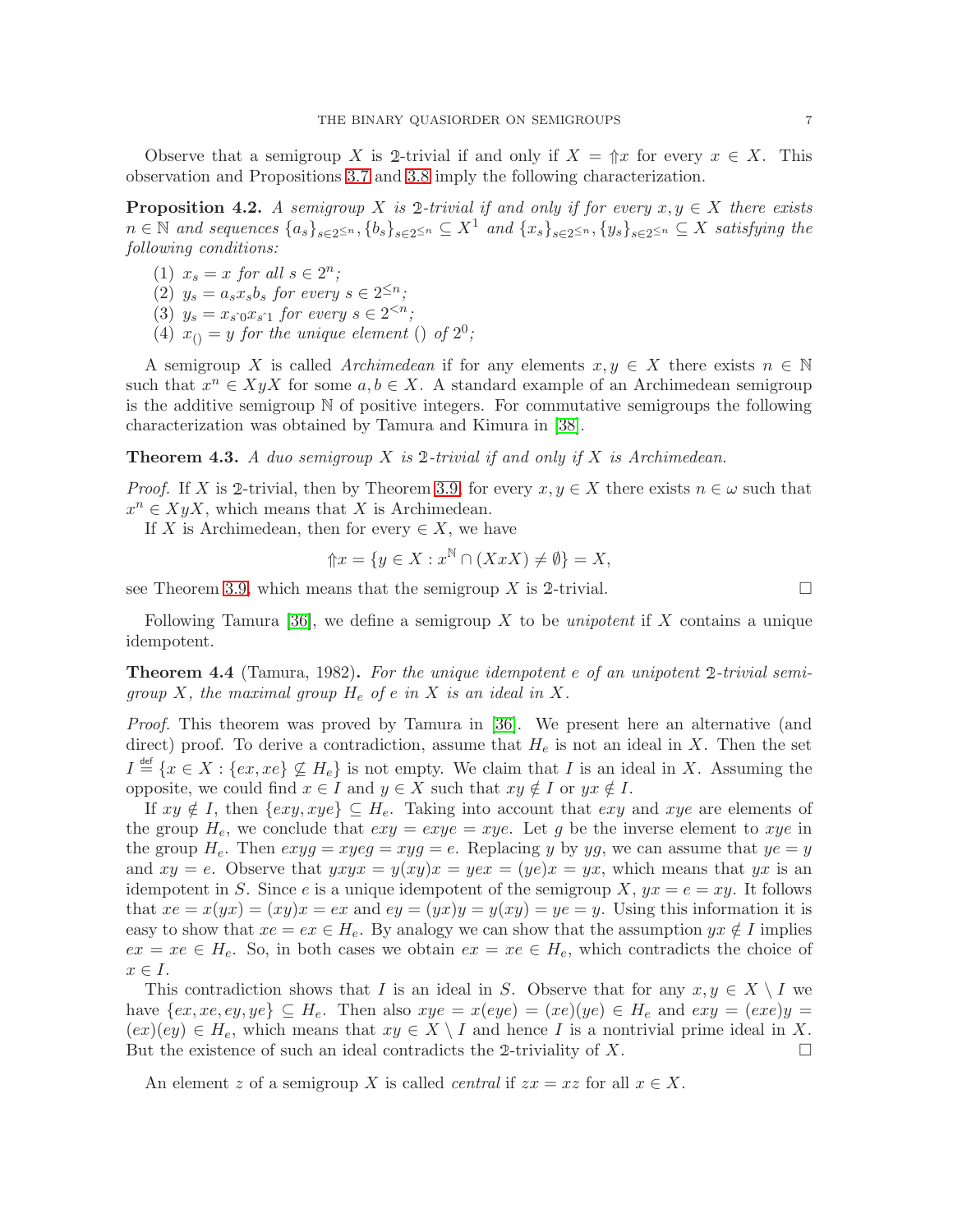Corollary 4.5. *The unique idempotent* e *of a unipotent* <sup>2</sup>*-trivial semigroup* X *is central in* X*.*

*Proof.* Let e be a unique idempotent of the unipotent semigroup X. By Tamura's Theo-rem [4.4,](#page-6-0) the maximal subgroup  $H_e$  of e is an ideal in X. Then for every  $x \in X$  we have  $xe, ex \in H_e$ . Taking into account that xe and ex are elements of the group  $H_e$ , we conclude that  $ex = exe = xe$ . This means that the idempotent e is central in X.

As we already know a semigroup  $X$  is 2-trivial if and only if each nonempty prime ideal in X is equal to  $X$ .

A semigroup  $X$  is called

- *simple* if every nonempty ideal in X is equal to X;
- 0-simple if contains zero element 0,  $XX \neq \{0\}$  and every nonempty ideal in X is equal to X or  $\{0\}$ ;
- *congruence-free* if every congruence on X is equal to  $X \times X$  or  $\Delta_X \stackrel{\text{def}}{=} \{(x, y) \in X \times X :$  $x=y$ .

It is clear that a semigroup X is 2-trivial if X is either simple or congruence-free. On the other hand the additive semigroup of integers N is <sup>2</sup>-trivial but not simple.

<span id="page-7-11"></span>**Remark 4.6.** By [\[1\]](#page-7-6), [\[14\]](#page-8-24), there exists an infinite 0-simple congruence-free monoid X. Being congruence-free, the semigroup X is 2-trivial. On the other hand, X contains at least two central idempotents: 0 and 1. The 2-trivial monoid X is not unipotent and its center  $Z(X)$  =  $\{z \in X : \forall x \in X \ (xz = zx)\}\$ is not 2-trivial. The polycyclic monoids (see [\[10\]](#page-7-7), [\[11\]](#page-7-8), [\[8\]](#page-7-9), [\[9\]](#page-7-10)) have the similar properties. By Theorem 2.4 in [\[10\]](#page-7-7), for  $\lambda \geq 2$  the polycyclic monoid  $P_{\lambda}$  is congruence-free and hence 2-trivial, but its center  $Z(P_\lambda) = \{0, 1\}$  is not 2-trivial.

# 5. Acknowledgements

The authors express their sincere thanks to Oleg Gutik and Serhii Bardyla for valuable information on congruence-free monoids (see Remark [4.6\)](#page-7-11) and to all listeners of Lviv Seminar in Topological Algebra (especially, Alex Ravsky) for active listening of the talk of the first named author that allowed to notice and then correct a crucial gap in the initial version of this manuscript.

## **REFERENCES**

- <span id="page-7-6"></span>[1] F. Al-Kharousi, A.J. Cain, V. Maltcev, A. Umar, A countable family of finitely presented infinite congruence-free monoids. Acta Sci. Math. (Szeged) 81 (2015), no. 3-4, 437–445.
- <span id="page-7-5"></span><span id="page-7-0"></span>[2] T. Banakh, *E-Separated semigroups*, preprint.
- <span id="page-7-1"></span>[3] T. Banakh, S. Bardyla, *Complete topologized posets and semilattices*, Topology Proc. 57 (2021) 177-196.
- [4] T. Banakh, S. Bardyla, Characterizing categorically closed commutative semigroups, Journal of Algebra. 591 (2022) 84–110.
- <span id="page-7-3"></span><span id="page-7-2"></span>[5] T. Banakh, S. Bardyla, Categorically closed countable semigroups, preprint (arxiv.org/abs/1806.02869).
- <span id="page-7-4"></span>[6] T. Banakh, S. Bardyla, *Categorically closed commutative semigroups*, in preparation.
- <span id="page-7-9"></span>[7] T. Banakh, S. Bardyla, Categorically closed Clifford semigroups, in preparation.
- [8] S. Bardyla, Classifying locally compact semitopological polycyclic monoids, Math. Bull. Shev. Sci. Soc. 13 (2016), 13–28.
- <span id="page-7-10"></span><span id="page-7-7"></span>[9] S. Bardyla, On universal objects in the class of graph inverse semigroups, Eur. J. Math.  $6$  (2020), 4–13.
- <span id="page-7-8"></span>[10] S. Bardyla, O. Gutik, On a semitopological polycyclic monoid, Alg. Discr. Math. 21:2 (2016), 163–183.
- [11] S. Bardyla, O. Gutik, On a complete topological inverse polycyclic monoid, Carp. Math. Publ. 8:2 (2016), 183–194.